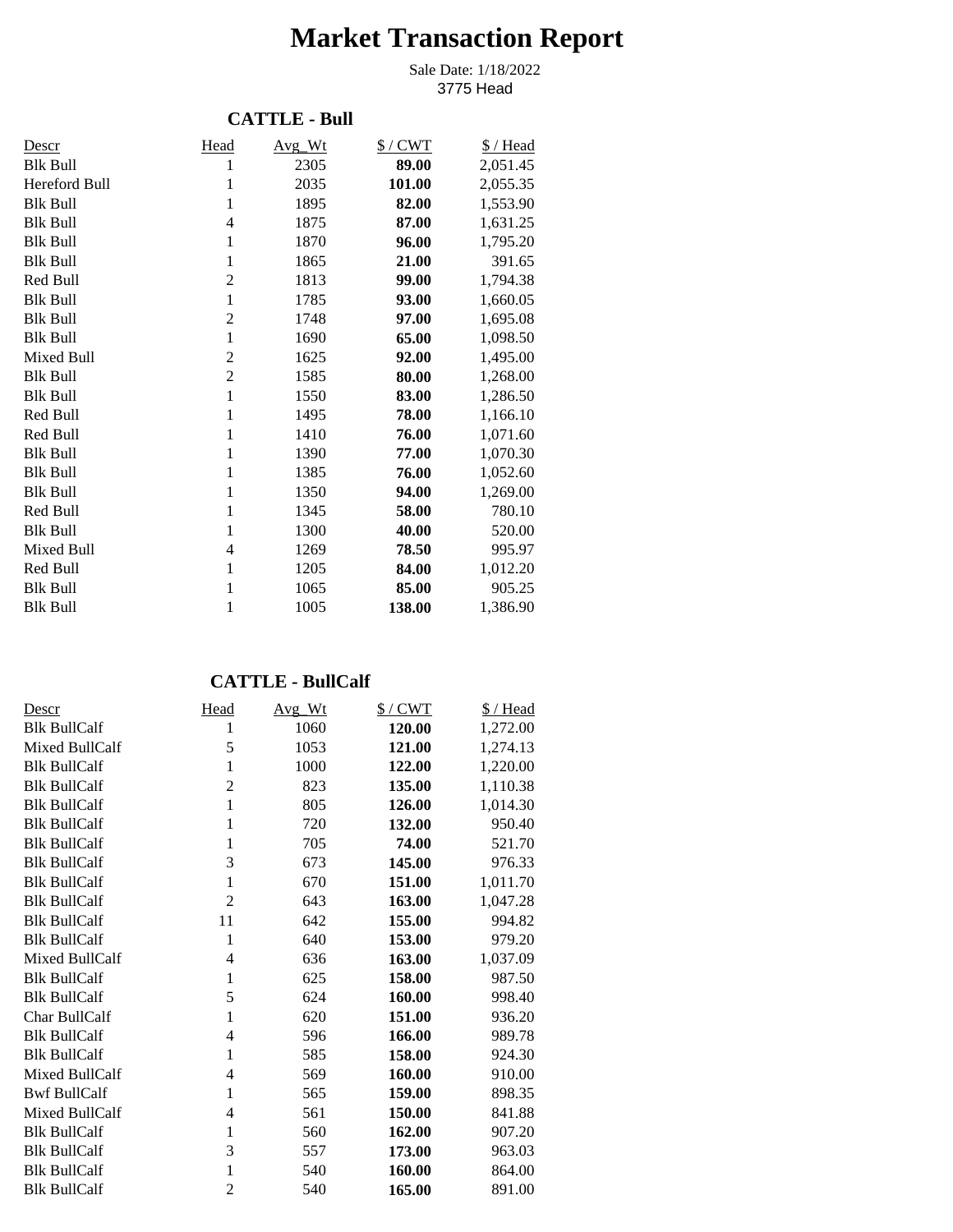| <b>Blk BullCalf</b> |                | 510 | 135.00 | 688.50 |
|---------------------|----------------|-----|--------|--------|
| <b>Blk BullCalf</b> | 3              | 487 | 194.00 | 944.13 |
| <b>Blk BullCalf</b> | 6              | 479 | 177.50 | 850.52 |
| <b>Blk BullCalf</b> | 4              | 476 | 180.00 | 857.25 |
| <b>Blk BullCalf</b> |                | 460 | 197.50 | 908.50 |
| Mixed BullCalf      | 4              | 428 | 184.00 | 786.60 |
| <b>Blk BullCalf</b> | $\mathfrak{D}$ | 410 | 215.00 | 881.50 |
| <b>Blk BullCalf</b> |                | 380 | 194.00 | 737.20 |
| <b>Blk BullCalf</b> | 3              | 372 | 205.00 | 761.92 |
| <b>Blk BullCalf</b> | 2              | 363 | 207.00 | 750.38 |
| <b>Blk BullCalf</b> | $\overline{2}$ | 363 | 227.00 | 822.88 |
| <b>Blk BullCalf</b> | $\overline{c}$ | 333 | 223.00 | 741.48 |
| <b>Blk BullCalf</b> | 8              | 324 | 216.00 | 700.65 |
| Mixed BullCalf      | 3              | 318 | 169.00 | 537.98 |
| <b>Blk BullCalf</b> |                | 165 | 142.42 | 235.00 |

#### **CATTLE - Calf**

| Descr           | Head | Avg Wt | S/CWT | $$/$ Head |
|-----------------|------|--------|-------|-----------|
| <b>Blk Calf</b> |      | 145    | 89.66 | 130.00    |

## **CATTLE - Cow**

| Descr          | Head           | Avg_Wt | $$/$ CWT | \$/Head  |
|----------------|----------------|--------|----------|----------|
| Mixed Cow      | 1              | 2620   | 41.98    | 1,100.00 |
| <b>Blk Cow</b> | $\mathbf{1}$   | 1630   | 71.00    | 1,157.30 |
| <b>Blk Cow</b> | $\overline{c}$ | 1543   | 67.00    | 1,033.48 |
| <b>Blk Cow</b> | $\overline{c}$ | 1463   | 67.50    | 987.19   |
| <b>Blk Cow</b> | 8              | 1460   | 65.07    | 950.00   |
| <b>Blk Cow</b> | $\overline{2}$ | 1458   | 64.15    | 935.00   |
| <b>Blk Cow</b> | $\overline{7}$ | 1421   | 69.50    | 987.89   |
| Red Cow        | $\mathbf{1}$   | 1415   | 69.00    | 976.35   |
| <b>Blk Cow</b> | $\mathbf{1}$   | 1415   | 66.00    | 933.90   |
| <b>Blk Cow</b> | $\mathbf{1}$   | 1410   | 69.00    | 972.90   |
| <b>Blk Cow</b> | $\mathbf{1}$   | 1400   | 69.00    | 966.00   |
| <b>Blk Cow</b> | $\mathbf{1}$   | 1385   | 68.00    | 941.80   |
| <b>Blk Cow</b> | 6              | 1381   | 66.50    | 918.25   |
| <b>Blk Cow</b> | 3              | 1360   | 74.00    | 1,006.40 |
| <b>Bwf Cow</b> | $\mathbf{1}$   | 1335   | 70.00    | 934.50   |
| <b>Blk Cow</b> | $\mathbf{1}$   | 1330   | 63.00    | 837.90   |
| <b>Blk Cow</b> | $\mathbf{1}$   | 1310   | 63.00    | 825.30   |
| <b>Blk Cow</b> | $\overline{2}$ | 1308   | 64.00    | 836.80   |
| <b>Blk Cow</b> | $\mathbf{1}$   | 1305   | 70.00    | 913.50   |
| <b>Blk Cow</b> | $\mathbf{1}$   | 1300   | 76.00    | 988.00   |
| Mixed Cow      | $\mathbf{1}$   | 1300   | 76.92    | 1,000.00 |
| <b>Blk Cow</b> | $\overline{2}$ | 1295   | 81.08    | 1,050.00 |
| <b>Blk Cow</b> | 10             | 1280   | 65.50    | 838.40   |
| <b>Blk Cow</b> | $\mathbf{1}$   | 1280   | 68.00    | 870.40   |
| Char Cow       | 1              | 1265   | 69.00    | 872.85   |
| <b>Blk Cow</b> | $\mathbf{1}$   | 1245   | 68.00    | 846.60   |
| <b>Blk Cow</b> | $\mathbf{1}$   | 1245   | 68.00    | 846.60   |
| Hereford Cow   | $\mathbf{1}$   | 1235   | 69.00    | 852.15   |
| <b>Blk Cow</b> | $\mathbf{1}$   | 1235   | 80.97    | 1,000.00 |
| Red Cow        | $\mathbf{1}$   | 1225   | 61.00    | 747.25   |
| <b>Blk Cow</b> | $\mathbf{1}$   | 1200   | 67.00    | 804.00   |
| <b>Blk Cow</b> | $\mathbf{1}$   | 1200   | 87.50    | 1,050.00 |
| <b>Blk Cow</b> | 1              | 1185   | 61.00    | 722.85   |
| <b>Blk Cow</b> | $\overline{c}$ | 1183   | 61.00    | 721.33   |
| <b>Blk Cow</b> | $\overline{2}$ | 1178   | 62.00    | 730.05   |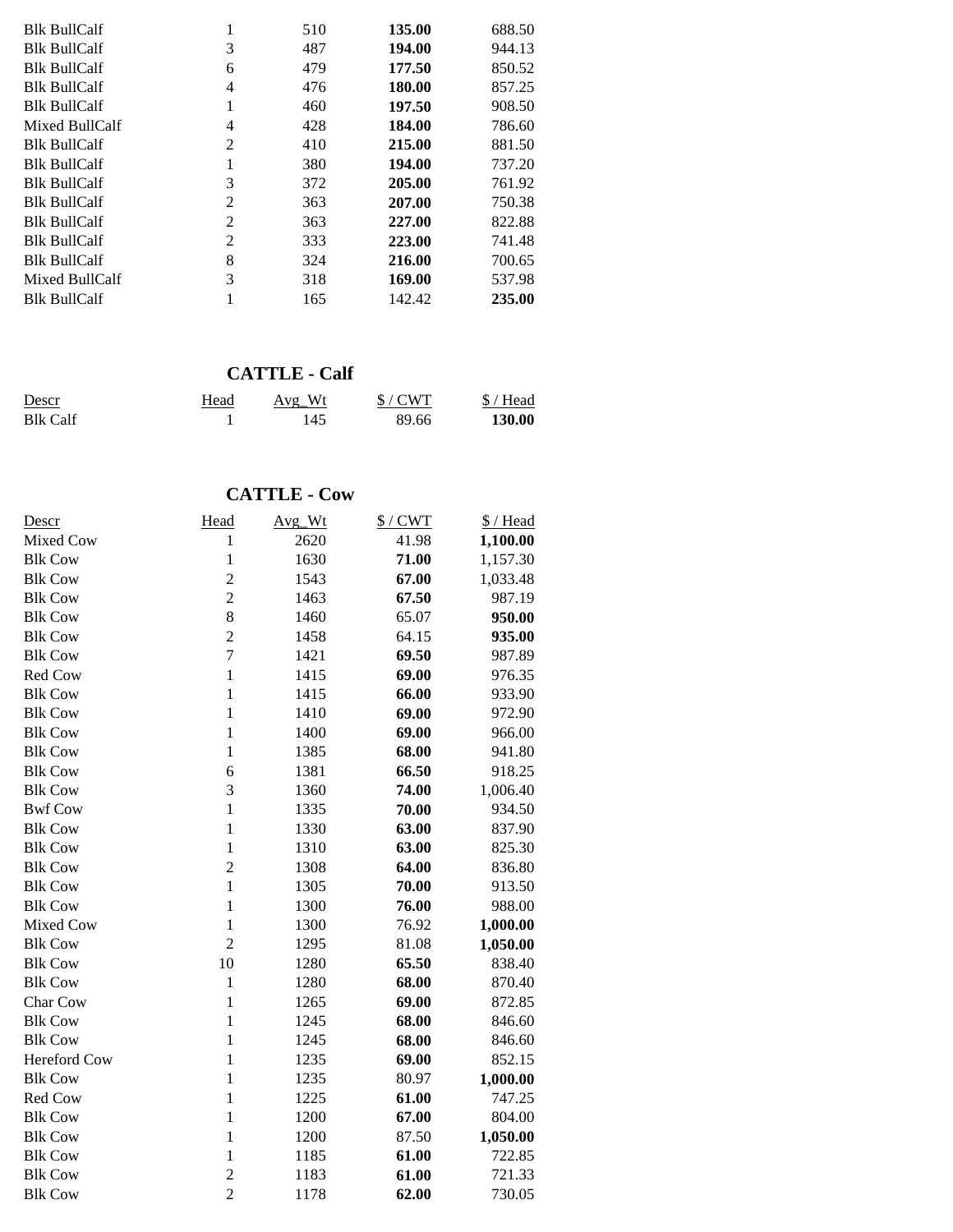| <b>Rwf Cow</b>         | $\mathbf{1}$                   | 1170     | 15.00          | 175.50         |
|------------------------|--------------------------------|----------|----------------|----------------|
| <b>Blk Cow</b>         | $\mathbf{1}$                   | 1170     | 66.00          | 772.20         |
| <b>Blk Cow</b>         | $\overline{2}$                 | 1168     | 64.00          | 747.20         |
| Char Cow               | $\mathbf{1}$                   | 1160     | 69.00          | 800.40         |
| Mixed Cow              | $\overline{c}$                 | 1138     | 68.00          | 773.50         |
| <b>Blk Cow</b>         | $\overline{2}$                 | 1135     | 51.00          | 578.85         |
| <b>Blk Cow</b>         | $\mathbf{1}$                   | 1130     | 66.00          | 745.80         |
| <b>Blk Cow</b>         | $\mathbf{1}$                   | 1120     | 63.00          | 705.60         |
| <b>Blk Cow</b>         | $\overline{4}$                 | 1120     | 48.00          | 537.60         |
| <b>Blk Cow</b>         | $\overline{c}$                 | 1110     | 81.08          | 900.00         |
| Char Cow               | $\mathbf{1}$                   | 1105     | 61.00          | 674.05         |
| <b>Blk Cow</b>         | 5                              | 1101     | 58.50          | 644.08         |
| Char Cow               | $\mathbf{1}$                   | 1090     | 60.00          | 654.00         |
| <b>Blk Cow</b>         | $\overline{c}$                 | 1088     | 67.00          | 728.63         |
| <b>Blk Cow</b>         | $\mathbf{1}$                   | 1060     | 54.00          | 572.40         |
| <b>Blk Cow</b>         | 3                              | 1050     | 101.00         | 1,060.50       |
| <b>Blk Cow</b>         | $\mathbf{1}$                   | 1050     | 62.00          | 651.00         |
| <b>Blk Cow</b>         | $\overline{2}$                 | 1045     | 62.00          | 647.90         |
| Xbred Cow              | $\mathbf{1}$                   | 1030     | 59.00          | 607.70         |
| Mixed Cow              | 3                              | 1007     | 129.14         | 1,300.00       |
| <b>Bwf Cow</b>         | $\mathbf{1}$                   | 1005     | 16.00          | 160.80         |
|                        |                                |          |                |                |
| <b>Blk Cow</b>         | $\mathbf{1}$                   | 1000     | 52.00          | 520.00         |
| Mixed Cow              | $\overline{4}$                 | 994      | 58.50          | 581.34         |
| <b>Blk Cow</b>         | $\mathbf{1}$                   | 970      | 57.00          | 552.90         |
| Red Cow                | $\mathbf{1}$                   | 955      | 48.00          | 458.40         |
| Mixed Cow              | $\overline{c}$                 | 918      | 44.00          | 403.70         |
| Mixed Cow              | 8                              | 909      | 54.50          | 495.61         |
| <b>Blk Cow</b>         | $\mathbf{1}$                   | 905      | 60.00          | 543.00         |
| <b>Bwf Cow</b>         | $\mathbf{1}$                   | 900      | 50.00          | 450.00         |
| <b>Blk Cow</b>         | $\mathbf{1}$                   | 895      | 30.00          | 268.50         |
| Char Cow               | $\mathbf{1}$                   | 850      | 30.00          | 255.00         |
| <b>Blk Cow</b>         | $\mathbf{1}$                   | 825      | 63.00          | 519.75         |
| Xbred Cow              | $\overline{4}$                 | 813      | 27.00          | 219.38         |
| <b>Blk Cow</b>         | $\mathbf{1}$                   | 630      | 80.00          | 504.00         |
| Xbred Cow              | $\overline{4}$                 | 575      | 37.00          | 212.75         |
| <b>Xbred Cow</b>       | $\overline{c}$                 | 543      | 37.00          | 200.73         |
| Xbred Cow<br>Xbred Cow | $\mathbf{1}$<br>$\overline{c}$ | 540<br>5 | 38.00<br>40.00 | 205.20<br>2.00 |

# **CATTLE - HfrCalf**

| Descr              | Head | Avg Wt | $\frac{1}{2}$ / CWT | \$ / Head |
|--------------------|------|--------|---------------------|-----------|
| <b>Bwf HfrCalf</b> |      | 685    | 106.00              | 726.10    |
| <b>Blk HfrCalf</b> | 2    | 670    | 150.00              | 1,005.00  |
| <b>Blk HfrCalf</b> | 5    | 633    | 144.00              | 911.52    |
| <b>Blk HfrCalf</b> | 5    | 603    | 147.00              | 886.41    |
| <b>Blk HfrCalf</b> | 5    | 593    | 144.00              | 853.92    |
| <b>Bwf HfrCalf</b> | 1    | 580    | 171.00              | 991.80    |
| <b>Bwf HfrCalf</b> | 1    | 580    | 157.00              | 910.60    |
| <b>Blk HfrCalf</b> | 1    | 575    | 153.00              | 879.75    |
| <b>Blk HfrCalf</b> | 5    | 573    | 153.00              | 876.69    |
| <b>Blk HfrCalf</b> | 4    | 565    | 152.00              | 858.80    |
| <b>Blk HfrCalf</b> | 1    | 565    | 152.00              | 858.80    |
| Mixed HfrCalf      | 3    | 562    | 143.00              | 803.18    |
| <b>Blk HfrCalf</b> | 4    | 554    | 155.00              | 858.31    |
| <b>Blk HfrCalf</b> | 6    | 543    | 166.00              | 900.55    |
| Mixed HfrCalf      | 14   | 535    | 163.50              | 874.73    |
| <b>Blk HfrCalf</b> | 3    | 533    | 160.50              | 856.00    |
| <b>Blk HfrCalf</b> | 2    | 528    | 149.00              | 785.98    |
| <b>Blk HfrCalf</b> | 1    | 520    | 164.00              | 852.80    |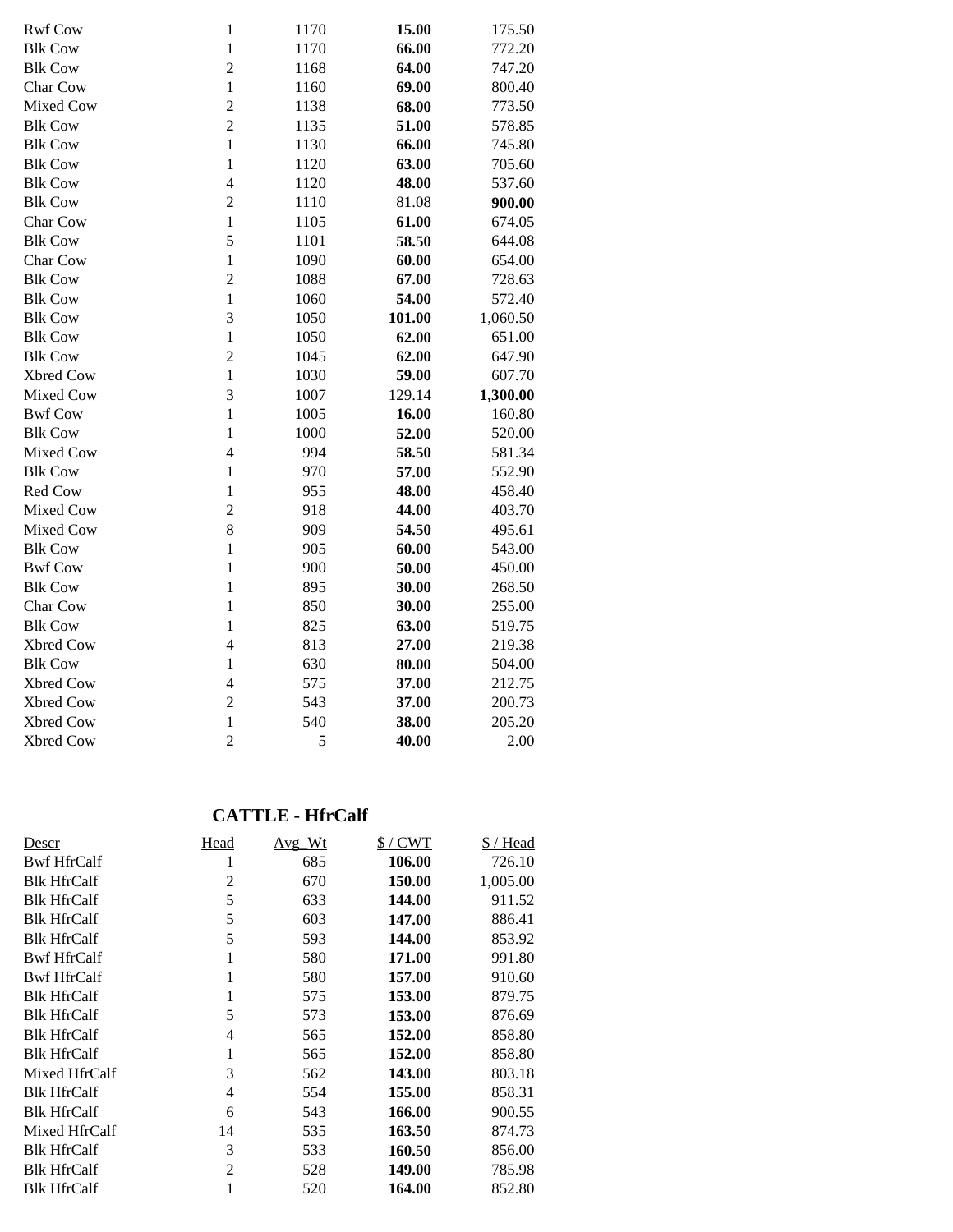| <b>Blk HfrCalf</b> | $\mathbf{1}$   | 515 | 156.00 | 803.40 |
|--------------------|----------------|-----|--------|--------|
| <b>Blk HfrCalf</b> | 6              | 499 | 164.00 | 818.63 |
| <b>Blk HfrCalf</b> | 6              | 496 | 157.00 | 778.46 |
| Mixed HfrCalf      | $\overline{c}$ | 483 | 151.00 | 728.58 |
| Mixed HfrCalf      | 9              | 477 | 164.00 | 782.64 |
| <b>Blk HfrCalf</b> | $\overline{7}$ | 476 | 165.00 | 784.93 |
| <b>Blk HfrCalf</b> | $\mathbf 1$    | 475 | 150.00 | 712.50 |
| <b>Blk HfrCalf</b> | 5              | 471 | 164.00 | 772.44 |
| <b>Bwf HfrCalf</b> | 3              | 465 | 170.00 | 790.50 |
| Red HfrCalf        | 3              | 463 | 169.00 | 783.03 |
| Mixed HfrCalf      | 6              | 461 | 166.00 | 764.98 |
| <b>Blk HfrCalf</b> | 8              | 454 | 167.50 | 760.03 |
| <b>Blk HfrCalf</b> | $\overline{c}$ | 450 | 160.00 | 720.00 |
| <b>Blk HfrCalf</b> | $\mathbf{1}$   | 435 | 165.00 | 717.75 |
| Mixed HfrCalf      | 3              | 425 | 155.00 | 658.75 |
| <b>Blk HfrCalf</b> | $\mathbf{1}$   | 425 | 221.00 | 939.25 |
| Red HfrCalf        | $\overline{2}$ | 423 | 162.00 | 684.45 |
| <b>Blk HfrCalf</b> | $\mathbf{1}$   | 420 | 168.00 | 705.60 |
| <b>Bwf HfrCalf</b> | $\mathbf{1}$   | 415 | 140.00 | 581.00 |
| Mixed HfrCalf      | 5              | 412 | 180.00 | 741.60 |
| <b>Rwf HfrCalf</b> | $\mathbf 1$    | 410 | 136.00 | 557.60 |
| <b>Blk HfrCalf</b> | 6              | 400 | 175.00 | 700.00 |
| <b>Blk HfrCalf</b> | $\mathbf{1}$   | 395 | 171.00 | 675.45 |
| <b>Rwf HfrCalf</b> | $\overline{c}$ | 390 | 167.00 | 651.30 |
| <b>Blk HfrCalf</b> | $\mathbf{1}$   | 390 | 173.00 | 674.70 |
| <b>Blk HfrCalf</b> | 3              | 387 | 178.00 | 688.27 |
| <b>Bwf HfrCalf</b> | $\mathbf{1}$   | 385 | 172.00 | 662.20 |
| <b>Blk HfrCalf</b> | 12             | 384 | 183.00 | 702.26 |
| <b>Blk HfrCalf</b> | $\overline{4}$ | 376 | 172.00 | 647.15 |
| <b>Blk HfrCalf</b> | $\overline{4}$ | 340 | 178.00 | 605.20 |
| <b>Blk HfrCalf</b> | $\overline{c}$ | 333 | 200.00 | 665.00 |
| <b>Blk HfrCalf</b> | 5              | 324 | 190.00 | 615.60 |
| <b>Blk HfrCalf</b> | $\overline{c}$ | 305 | 177.50 | 541.38 |
| Mixed HfrCalf      | $\mathbf{1}$   | 285 | 117.54 | 335.00 |
| <b>Blk HfrCalf</b> | $\mathbf 1$    | 270 | 183.00 | 494.10 |
| <b>Blk HfrCalf</b> | $\mathbf{1}$   | 270 | 155.00 | 418.50 |
| <b>Blk HfrCalf</b> | $\mathbf{1}$   | 250 | 197.50 | 493.75 |
| Mixed HfrCalf      | 5              | 249 | 160.64 | 400.00 |
| <b>Blk HfrCalf</b> | $\overline{2}$ | 228 | 186.81 | 425.00 |
| Xbred HfrCalf      | $\mathbf{1}$   | 210 | 100.00 | 210.00 |

### **CATTLE - HfrYrl**

| Descr             | Head           | $Avg_Wt$ | $$/$ CWT | \$/Head  |
|-------------------|----------------|----------|----------|----------|
| <b>Blk HfrYrl</b> | 8              | 1058     | 130.00   | 1,375.56 |
| <b>Blk HfrYrl</b> | 9              | 1017     | 134.00   | 1,363.08 |
| Xbred HfrYrl      | 1              | 985      | 125.00   | 1,231.25 |
| Char HfrYrl       | $\overline{c}$ | 905      | 147.50   | 1,334.88 |
| <b>Blk HfrYrl</b> | 4              | 860      | 145.00   | 1,247.00 |
| Char HfrYrl       | 3              | 853      | 142.00   | 1,211.73 |
| Char HfrYrl       | 1              | 835      | 143.00   | 1,194.05 |
| Mixed HfrYrl      | 33             | 831      | 150.25   | 1,248.90 |
| <b>Blk HfrYrl</b> | 1              | 820      | 131.00   | 1,074.20 |
| Mixed HfrYrl      | 56             | 810      | 150.10   | 1,216.48 |
| Char HfrYrl       | 4              | 810      | 145.00   | 1,174.50 |
| <b>Blk HfrYrl</b> | 8              | 808      | 149.50   | 1,207.21 |
| <b>Blk HfrYrl</b> | 1              | 800      | 125.00   | 1,000.00 |
| Mixed HfrYrl      | 10             | 786      | 151.50   | 1,190.03 |
| Bwf HfrYrl        | 4              | 770      | 149.50   | 1,151.15 |
| <b>Blk HfrYrl</b> | 9              | 768      | 152.00   | 1,167.87 |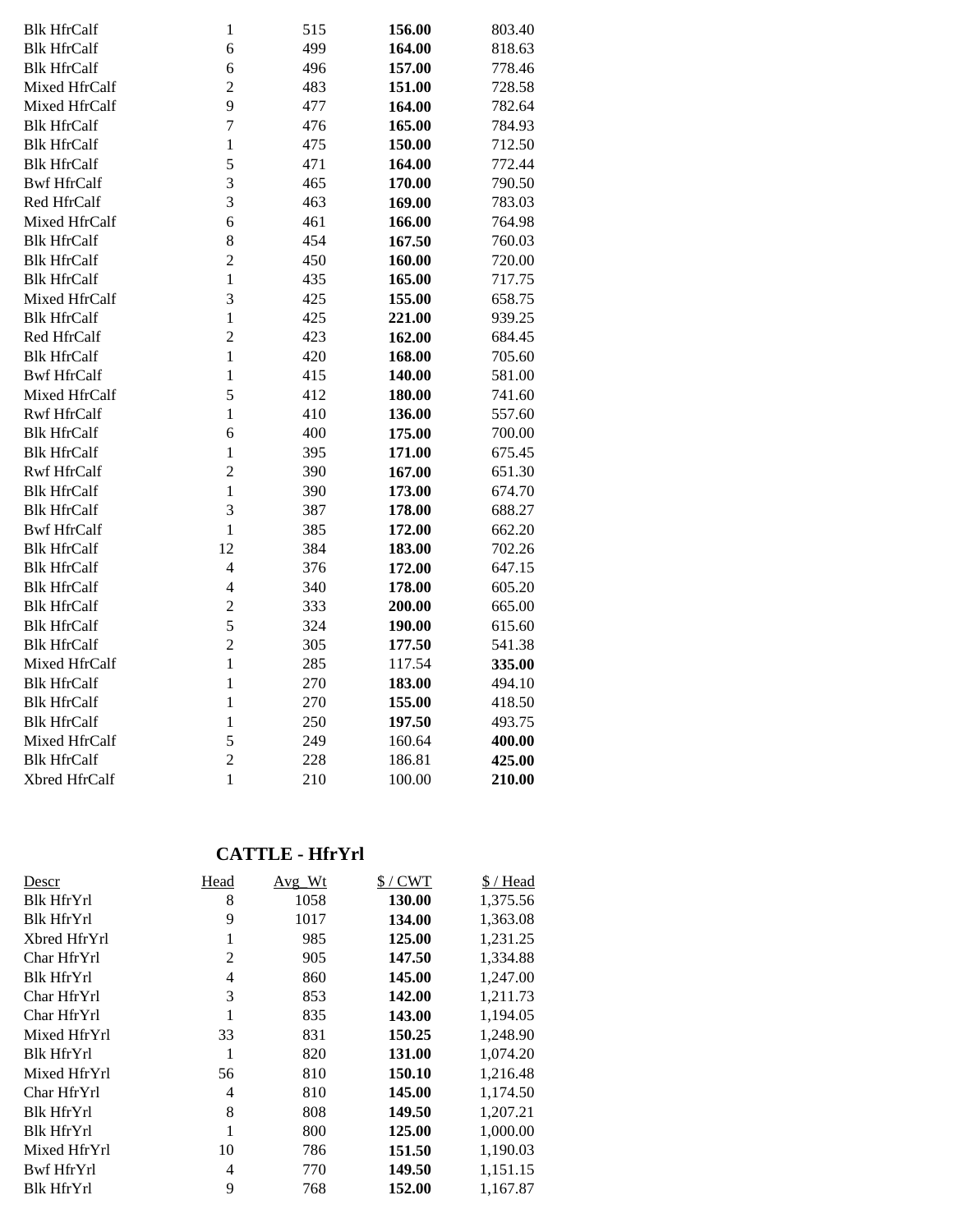| Mixed HfrYrl      | 21             | 768 | 152.00 | 1,167.50 |
|-------------------|----------------|-----|--------|----------|
| <b>Blk HfrYrl</b> | $\overline{2}$ | 768 | 148.00 | 1,135.90 |
| <b>Blk HfrYrl</b> | 10             | 764 | 153.00 | 1,168.16 |
| Mixed HfrYrl      | 9              | 757 | 152.85 | 1,156.56 |
| <b>Blk HfrYrl</b> | $\overline{4}$ | 741 | 147.00 | 1,089.64 |
| <b>Blk HfrYrl</b> | 24             | 730 | 153.00 | 1,116.90 |
| <b>Blk HfrYrl</b> | 13             | 725 |        |          |
|                   |                |     | 152.50 | 1,106.21 |
| Mixed HfrYrl      | 19             | 714 | 152.50 | 1,088.37 |
| <b>Bwf HfrYrl</b> | $\overline{c}$ | 703 | 144.00 | 1,011.60 |
| <b>Blk HfrYrl</b> | $\overline{2}$ | 703 | 167.00 | 1,173.18 |
| Mixed HfrYrl      | $\overline{4}$ | 700 | 153.00 | 1,071.00 |
| Char HfrYrl       | $\mathbf{1}$   | 695 | 127.00 | 882.65   |
| <b>Blk HfrYrl</b> | $\overline{4}$ | 689 | 150.00 | 1,033.13 |
| <b>Blk HfrYrl</b> | 3              | 688 | 157.00 | 1,080.68 |
| <b>Blk HfrYrl</b> | 16             | 688 | 155.00 | 1,066.59 |
| Mixed HfrYrl      | 9              | 686 | 157.00 | 1,076.32 |
| Char HfrYrl       | 6              | 683 | 152.50 | 1,042.08 |
| <b>Blk HfrYrl</b> | 15             | 681 | 152.00 | 1,035.63 |
| <b>Bwf HfrYrl</b> | $\mathbf{1}$   | 680 | 149.00 | 1,013.20 |
| <b>Blk HfrYrl</b> | $\overline{c}$ | 678 | 132.00 | 894.30   |
| Mixed HfrYrl      | 8              | 674 | 155.00 |          |
|                   |                |     |        | 1,045.28 |
| Char HfrYrl       | 3              | 673 | 168.00 | 1,131.20 |
| Mixed HfrYrl      | 18             | 673 | 157.50 | 1,059.63 |
| Mixed HfrYrl      | 9              | 668 | 150.00 | 1,002.50 |
| Mixed HfrYrl      | 38             | 653 | 157.50 | 1,028.72 |
| <b>Blk HfrYrl</b> | $\overline{4}$ | 649 | 153.00 | 992.59   |
| Mixed HfrYrl      | 6              | 648 | 155.00 | 1,003.63 |
| <b>Blk HfrYrl</b> | 35             | 644 | 156.50 | 1,007.41 |
| Mixed HfrYrl      | $\mathfrak{Z}$ | 635 | 158.00 | 1,003.30 |
| <b>Blk HfrYrl</b> | $\overline{c}$ | 628 | 151.00 | 947.53   |
| <b>Blk HfrYrl</b> | $\mathbf{1}$   | 625 | 151.00 | 943.75   |
| <b>Blk HfrYrl</b> | 38             | 624 | 158.00 | 985.42   |
| <b>Blk HfrYrl</b> | 6              | 619 | 157.00 | 972.09   |
| Mixed HfrYrl      | 5              | 619 | 155.00 | 959.45   |
| Mixed HfrYrl      | 11             | 618 | 159.00 | 982.91   |
| Mixed HfrYrl      | $\overline{4}$ | 616 | 156.50 | 964.43   |
| <b>Blk HfrYrl</b> |                |     | 153.00 |          |
|                   | 6              | 609 |        | 932.03   |
| <b>Blk HfrYrl</b> | 3              | 602 | 159.00 | 956.65   |
| Xbred HfrYrl      | $\mathbf{1}$   | 600 | 145.00 | 870.00   |
| <b>Blk HfrYrl</b> | $\mathbf{1}$   | 590 | 164.00 | 967.60   |
| Mixed HfrYrl      | $\overline{4}$ | 588 | 155.00 | 910.63   |
| <b>Blk HfrYrl</b> | $\overline{7}$ | 586 | 162.00 | 950.01   |
| <b>Blk HfrYrl</b> | $\mathbf{1}$   | 585 | 161.00 | 941.85   |
| <b>Blk HfrYrl</b> | 33             | 582 | 159.50 | 928.97   |
| Mixed HfrYrl      | $\overline{c}$ | 580 | 144.00 | 835.20   |
| <b>Blk HfrYrl</b> | $\mathbf{1}$   | 575 | 157.00 | 902.75   |
| Mixed HfrYrl      | $\overline{4}$ | 568 | 159.00 | 902.33   |
| Mixed HfrYrl      | 40             | 565 | 163.75 | 925.60   |
| Red HfrYrl        | 11             | 564 | 157.50 | 888.44   |
| <b>Blk HfrYrl</b> | $\mathbf{1}$   | 560 | 164.00 | 918.40   |
| <b>Blk HfrYrl</b> | $\overline{2}$ | 553 | 156.00 | 861.90   |
| <b>Bwf HfrYrl</b> | $\overline{4}$ | 548 | 157.00 | 859.58   |
|                   |                |     |        |          |
| Mixed HfrYrl      | 5              | 546 | 162.00 | 884.52   |
| Mixed HfrYrl      | 14             | 545 | 165.50 | 902.57   |
| Mixed HfrYrl      | 27             | 540 | 162.00 | 874.20   |
| Blk HfrYrl        | $\mathbf{1}$   | 525 | 165.00 | 866.25   |
| Blk HfrYrl        | $\overline{2}$ | 525 | 114.00 | 598.50   |
| Blk HfrYrl        | $\overline{4}$ | 511 | 157.00 | 802.66   |
| Blk HfrYrl        | 24             | 508 | 168.50 | 856.54   |
| Red HfrYrl        | $\overline{4}$ | 499 | 147.00 | 733.16   |
| Mixed HfrYrl      | 12             | 497 | 169.00 | 839.37   |
| Mixed HfrYrl      | 35             | 483 | 166.00 | 802.49   |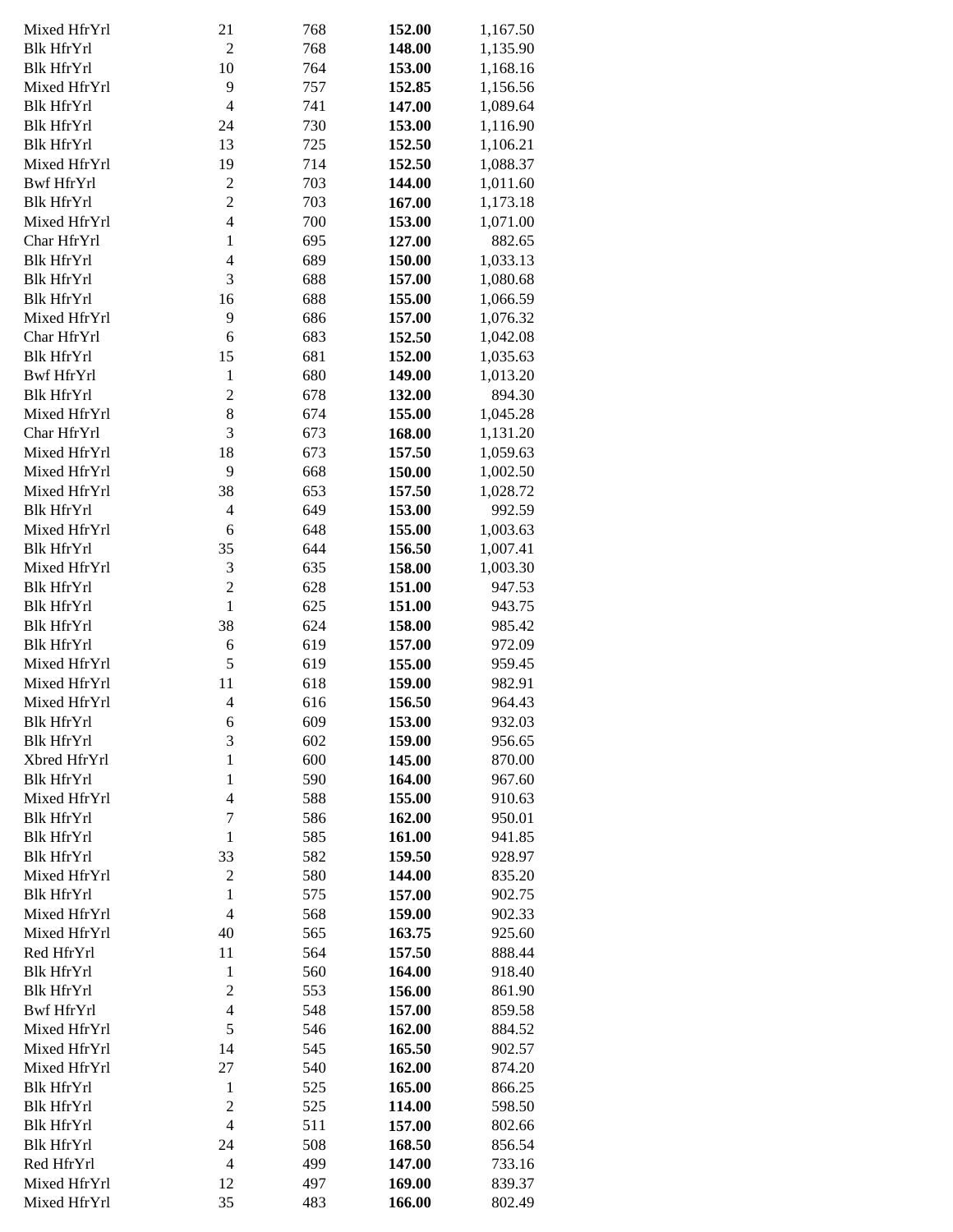| Mixed HfrYrl      |                | 480 | 159.00 | 763.20 |
|-------------------|----------------|-----|--------|--------|
| <b>Blk HfrYrl</b> | 10             | 463 | 166.00 | 767.75 |
| <b>Blk HfrYrl</b> | 4              | 451 | 175.00 | 789.69 |
| Mixed HfrYrl      | 1              | 450 | 168.00 | 756.00 |
| <b>Blk HfrYrl</b> | 7              | 449 | 170.00 | 762.57 |
| <b>Blk HfrYrl</b> | 2              | 438 | 174.00 | 761.25 |
| Mixed HfrYrl      | 8              | 438 | 174.00 | 761.25 |
| Mixed HfrYrl      | 18             | 425 | 175.00 | 744.24 |
| Mixed HfrYrl      | 7              | 398 | 174.00 | 692.27 |
| <b>Blk HfrYrl</b> |                | 395 | 176.00 | 695.20 |
| Red HfrYrl        | 7              | 391 | 157.50 | 616.50 |
| Mixed HfrYrl      | 3              | 375 | 166.00 | 622.50 |
| Mixed HfrYrl      | $\mathfrak{D}$ | 363 | 182.00 | 659.75 |
| <b>Blk HfrYrl</b> |                | 355 | 187.00 | 663.85 |

# **CATTLE - Pair**

| Descr            | Head | Avg Wt | $$/$ CWT | $$/$ Head |
|------------------|------|--------|----------|-----------|
| <b>B</b> lk PAIR |      | 1120   | 116.07   | 1,300.00  |

## **CATTLE - StrCalf**

| <u>Descr</u>       | Head           | Avg_Wt | $$/$ CWT | \$/Head  |
|--------------------|----------------|--------|----------|----------|
| <b>Bwf StrCalf</b> | 1              | 790    | 140.00   | 1,106.00 |
| <b>Blk StrCalf</b> | $\mathbf{1}$   | 770    | 151.00   | 1,162.70 |
| Mixed StrCalf      | 5              | 708    | 156.00   | 1,104.48 |
| <b>Blk StrCalf</b> | $\overline{7}$ | 643    | 164.00   | 1,054.29 |
| Mixed StrCalf      | 6              | 604    | 171.00   | 1,033.13 |
| <b>Blk StrCalf</b> | $\overline{4}$ | 578    | 176.00   | 1,016.40 |
| Mixed StrCalf      | $\overline{4}$ | 573    | 194.50   | 1,113.51 |
| <b>Blk StrCalf</b> | $\mathbf{1}$   | 555    | 168.00   | 932.40   |
| <b>Blk StrCalf</b> | $\overline{c}$ | 528    | 181.00   | 954.78   |
| <b>Blk StrCalf</b> | 8              | 519    | 199.00   | 1,033.56 |
| <b>Bwf StrCalf</b> | $\mathbf{1}$   | 505    | 203.00   | 1,025.15 |
| <b>Blk StrCalf</b> | $\mathbf{1}$   | 500    | 141.00   | 705.00   |
| <b>Bwf StrCalf</b> | $\mathbf{1}$   | 495    | 87.50    | 433.12   |
| <b>Blk StrCalf</b> | 3              | 483    | 211.00   | 1,019.83 |
| <b>Blk StrCalf</b> | $\mathbf{1}$   | 480    | 155.00   | 744.00   |
| Red StrCalf        | $\mathbf{1}$   | 475    | 207.00   | 983.25   |
| <b>Bwf StrCalf</b> | $\mathbf{1}$   | 465    | 213.00   | 990.45   |
| Mixed StrCalf      | $\mathbf{1}$   | 460    | 170.00   | 782.00   |
| Hereford StrCalf   | $\mathbf{1}$   | 455    | 181.00   | 823.55   |
| <b>Blk StrCalf</b> | 6              | 440    | 218.00   | 959.20   |
| <b>Rwf StrCalf</b> | $\mathbf{1}$   | 435    | 203.00   | 883.05   |
| <b>Blk StrCalf</b> | $\overline{c}$ | 433    | 220.00   | 951.50   |
| <b>Blk StrCalf</b> | $\mathbf{1}$   | 415    | 217.00   | 900.55   |
| <b>Blk StrCalf</b> | $\mathbf{1}$   | 410    | 203.00   | 832.30   |
| <b>Bwf StrCalf</b> | $\mathbf{1}$   | 410    | 217.00   | 889.70   |
| <b>Blk StrCalf</b> | $\mathbf{1}$   | 400    | 222.00   | 888.00   |
| Mixed StrCalf      | $\mathbf{1}$   | 395    | 214.00   | 845.30   |
| <b>Blk StrCalf</b> | $\overline{4}$ | 389    | 227.50   | 884.41   |
| <b>Blk StrCalf</b> | 13             | 382    | 220.00   | 839.38   |
| <b>Blk StrCalf</b> | $\mathbf{1}$   | 380    | 210.00   | 798.00   |
| Mixed StrCalf      | $\mathbf{1}$   | 370    | 140.00   | 518.00   |
| <b>Bwf StrCalf</b> | $\mathbf{1}$   | 355    | 192.00   | 681.60   |
| <b>Bwf StrCalf</b> | $\overline{4}$ | 341    | 230.00   | 784.88   |
| <b>Blk StrCalf</b> | $\mathbf{1}$   | 335    | 215.00   | 720.25   |
| <b>Blk StrCalf</b> | 5              | 310    | 226.00   | 700.60   |
| Red StrCalf        | $\overline{2}$ | 308    | 225.00   | 691.88   |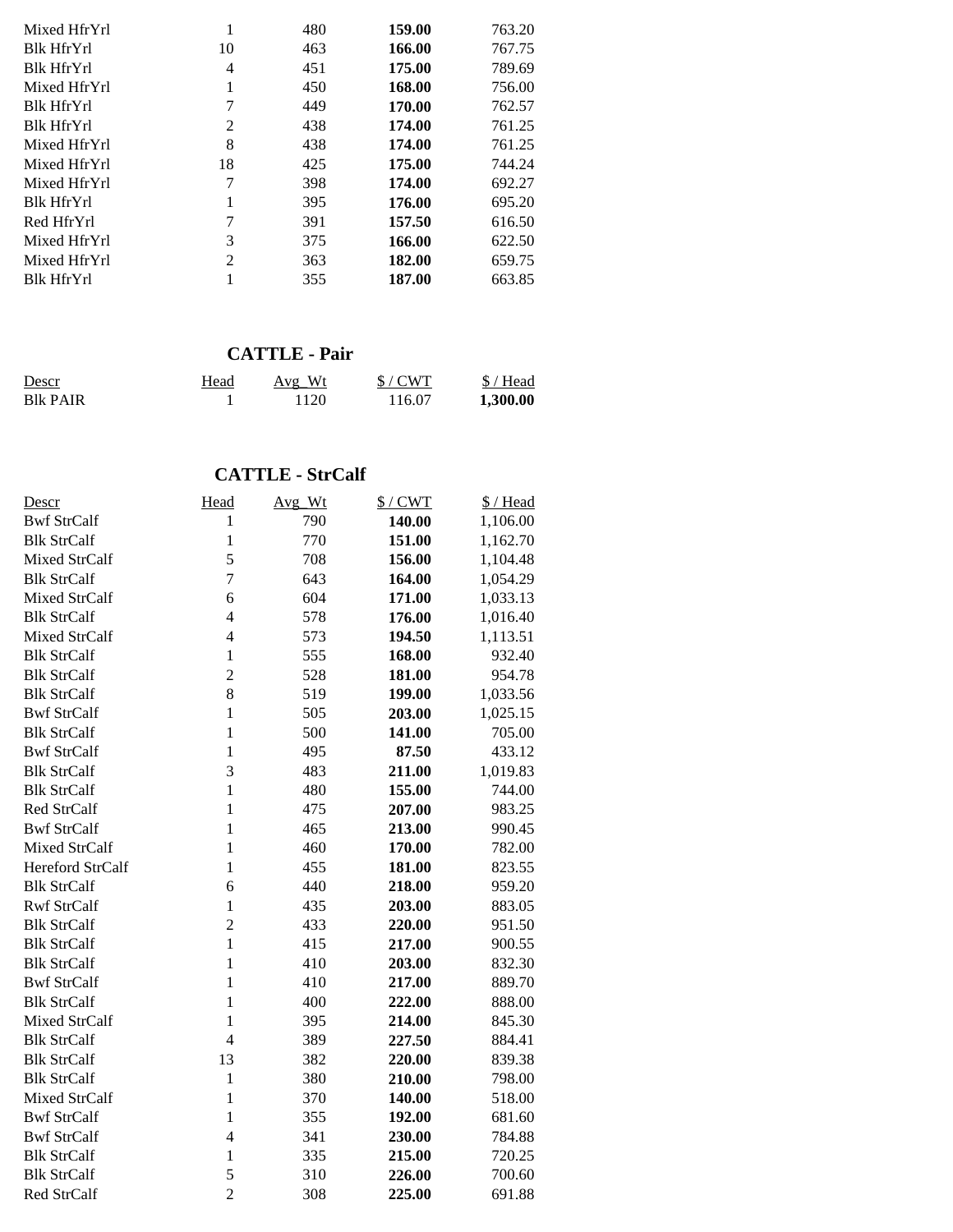| 525.00 |
|--------|
| 535.00 |
| 600.00 |
| 500.00 |
| 510.00 |
| 140.00 |
|        |

## **CATTLE - StrYrl**

| Descr             | Head           | Avg_Wt | $$/$ CWT | \$/Head  |
|-------------------|----------------|--------|----------|----------|
| <b>Blk StrYrl</b> | 1              | 1035   | 139.00   | 1,438.65 |
| <b>Bwf StrYrl</b> | $\mathbf{1}$   | 975    | 143.00   | 1,394.25 |
| Hereford StrYrl   | $\mathbf{1}$   | 955    | 131.00   | 1,251.05 |
| <b>Blk StrYrl</b> | 56             | 951    | 152.25   | 1,448.55 |
| Mixed StrYrl      | 53             | 944    | 147.75   | 1,395.12 |
| Mixed StrYrl      | 61             | 921    | 147.25   | 1,355.54 |
| Mixed StrYrl      | 50             | 918    | 147.00   | 1,349.31 |
| Mixed StrYrl      | 54             | 910    | 151.85   | 1,382.12 |
| Char StrYrl       | $\mathbf{1}$   | 910    | 146.00   | 1,328.60 |
| <b>Blk StrYrl</b> | 56             | 906    | 152.00   | 1,376.69 |
| <b>Bwf StrYrl</b> | $\mathbf{1}$   | 900    | 143.00   | 1,287.00 |
| Mixed StrYrl      | 59             | 882    | 152.00   | 1,340.56 |
| Mixed StrYrl      | 16             | 879    | 110.00   | 966.63   |
| Mixed StrYrl      | $\overline{2}$ | 860    | 150.00   | 1,290.00 |
| Char StrYrl       | 13             | 857    | 146.00   | 1,251.11 |
| Mixed StrYrl      | 21             | 856    | 128.00   | 1,095.92 |
| Mixed StrYrl      | 65             | 849    | 156.00   | 1,325.04 |
| Mixed StrYrl      | 96             | 848    | 158.10   | 1,340.56 |
| <b>Blk StrYrl</b> | $\mathbf{1}$   | 845    | 152.00   | 1,284.40 |
| <b>Blk StrYrl</b> | 11             | 844    | 153.50   | 1,295.68 |
| Mixed StrYrl      | 65             | 839    | 155.75   | 1,306.86 |
| Rwf StrYrl        | $\,1\,$        | 835    | 146.00   | 1,219.10 |
| Mixed StrYrl      | 40             | 835    | 154.75   | 1,292.16 |
| Mixed StrYrl      | 65             | 828    | 155.50   | 1,286.82 |
| <b>Blk StrYrl</b> | $\overline{2}$ | 820    | 153.00   | 1,254.60 |
| <b>Blk StrYrl</b> | 62             | 817    | 157.00   | 1,282.34 |
| <b>Blk StrYrl</b> | 7              | 815    | 154.00   | 1,255.10 |
| Mixed StrYrl      | 9              | 814    | 138.00   | 1,123.93 |
| Mixed StrYrl      | $\overline{7}$ | 812    | 154.00   | 1,250.70 |
| <b>Blk StrYrl</b> | 11             | 810    | 157.75   | 1,277.77 |
| Mixed StrYrl      | 61             | 810    | 155.25   | 1,256.76 |
| <b>Bwf StrYrl</b> | $\overline{2}$ | 808    | 144.00   | 1,162.80 |
| Mixed StrYrl      | 112            | 805    | 155.50   | 1,252.05 |
| <b>Blk StrYrl</b> | 22             | 796    | 159.75   | 1,272.19 |
| Xbred StrYrl      | 8              | 794    | 141.00   | 1,119.19 |
| <b>Blk StrYrl</b> | 1              | 790    | 150.00   | 1,185.00 |
| <b>Blk StrYrl</b> | $\mathbf{1}$   | 785    | 149.00   | 1,169.65 |
| Mixed StrYrl      | 19             | 782    | 159.00   | 1,242.71 |
| <b>Blk StrYrl</b> | $\overline{c}$ | 778    | 141.00   | 1,096.28 |
| Red StrYrl        | $\mathbf{1}$   | 775    | 82.00    | 635.50   |
| Rwf StrYrl        | $\mathbf{1}$   | 770    | 157.00   | 1,208.90 |
| Red StrYrl        | $\mathbf{1}$   | 765    | 144.00   | 1,101.60 |
| Mixed StrYrl      | 23             | 762    | 140.00   | 1,067.04 |
| Mixed StrYrl      | 33             | 761    | 163.00   | 1,240.28 |
| <b>Blk StrYrl</b> | $\mathbf{1}$   | 760    | 160.00   | 1,216.00 |
| Mixed StrYrl      | 27             | 760    | 159.75   | 1,213.51 |
| Mixed StrYrl      | $\overline{c}$ | 755    | 149.00   | 1,124.95 |
| Mixed StrYrl      | 7              | 753    | 157.00   | 1,181.99 |
| <b>Blk StrYrl</b> | 108            | 749    | 163.00   | 1,221.29 |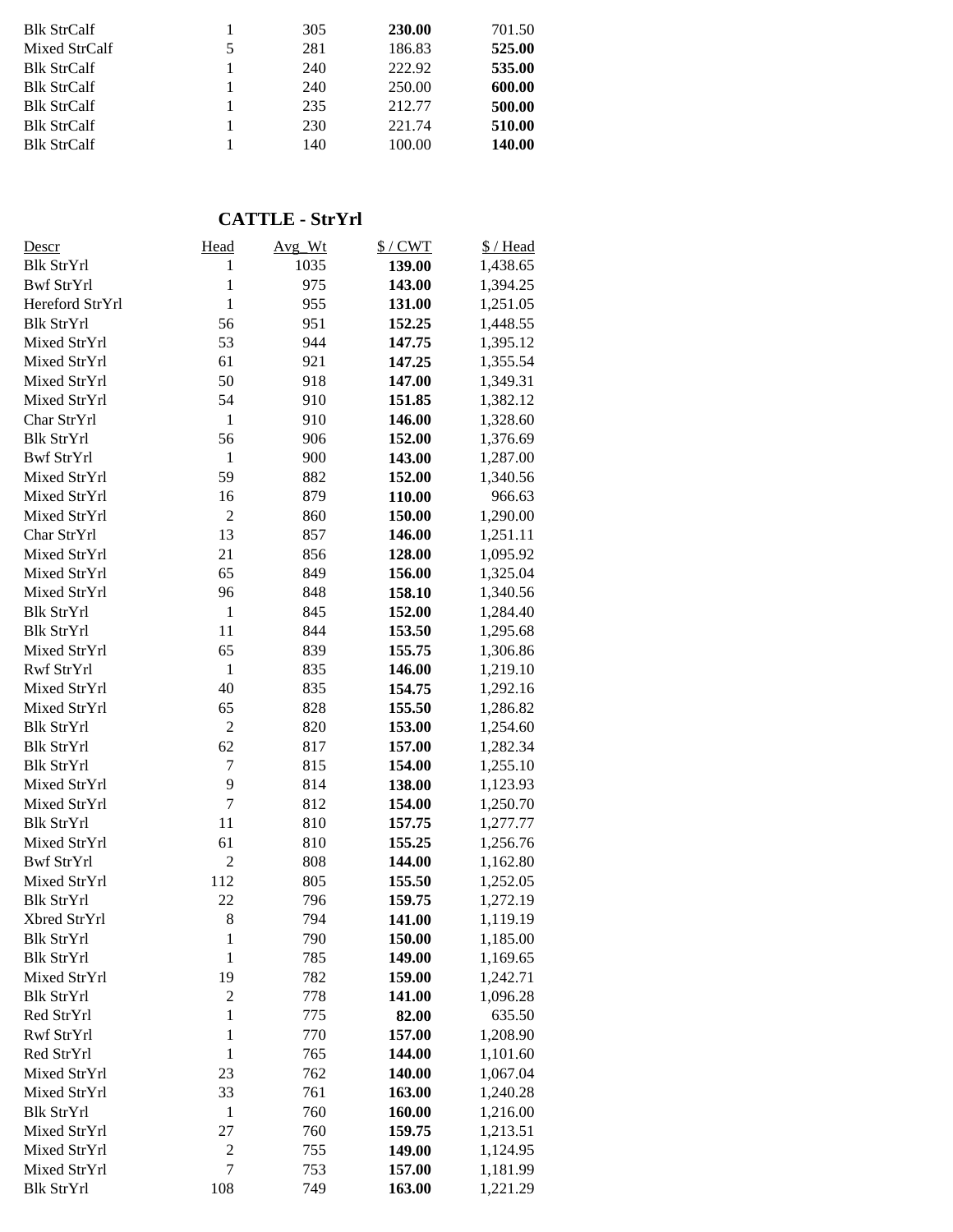| Mixed StrYrl      | 32               | 747 | 162.00 | 1,210.44 |
|-------------------|------------------|-----|--------|----------|
| Mixed StrYrl      | 49               | 746 | 162.00 | 1,208.39 |
|                   |                  |     |        |          |
| <b>Blk StrYrl</b> | 6                | 743 | 159.00 | 1,181.90 |
| <b>Blk StrYrl</b> | $\overline{4}$   | 736 | 163.50 | 1,203.77 |
| Mixed StrYrl      | 12               | 732 | 160.50 | 1,174.99 |
| Bwf StrYrl        | $\overline{4}$   | 730 | 152.00 | 1,109.60 |
| <b>Blk StrYrl</b> | 5                | 727 | 157.00 | 1,141.39 |
| Mixed StrYrl      | 9                | 719 | 157.00 | 1,129.53 |
| <b>Blk StrYrl</b> | 3                | 717 | 153.00 | 1,096.50 |
| Xbred StrYrl      | 5                | 716 | 34.00  | 243.44   |
| <b>Blk StrYrl</b> | $\mathbf{1}$     | 710 | 156.00 | 1,107.60 |
| <b>Blk StrYrl</b> | 5                | 704 | 159.00 | 1,119.36 |
| Mixed StrYrl      | 18               | 703 | 165.00 | 1,160.50 |
| Mixed StrYrl      | 10               | 701 | 155.00 | 1,085.78 |
| Xbred StrYrl      | $\mathbf{1}$     | 700 | 156.00 | 1,092.00 |
| <b>Blk StrYrl</b> | $\overline{7}$   | 697 | 163.00 | 1,136.34 |
|                   | $\mathbf{1}$     |     |        |          |
| <b>Blk StrYrl</b> |                  | 695 | 120.00 | 834.00   |
| Red StrYrl        | 3                | 693 | 165.00 | 1,144.00 |
| <b>Blk StrYrl</b> | 10               | 688 | 168.50 | 1,158.44 |
| Mixed StrYrl      | 12               | 682 | 159.00 | 1,084.51 |
| Mixed StrYrl      | 9                | 682 | 165.50 | 1,128.16 |
| Red StrYrl        | 11               | 680 | 167.50 | 1,138.24 |
| Mixed StrYrl      | 8                | 678 | 169.00 | 1,146.03 |
| <b>Blk StrYrl</b> | $\overline{4}$   | 676 | 159.00 | 1,075.24 |
| Mixed StrYrl      | 95               | 674 | 178.00 | 1,200.00 |
| Hereford StrYrl   | $\mathbf{1}$     | 670 | 155.00 | 1,038.50 |
| <b>Blk StrYrl</b> | 7                | 666 | 165.50 | 1,102.94 |
| Mixed StrYrl      | $\tau$           | 657 | 160.00 | 1,051.43 |
| <b>Blk StrYrl</b> | $\overline{2}$   | 655 | 167.00 | 1,093.85 |
| Mixed StrYrl      | 80               | 654 | 177.00 | 1,156.92 |
| <b>Blk StrYrl</b> | 13               | 649 | 166.00 | 1,077.08 |
| Char StrYrl       | $\mathbf{1}$     | 645 | 160.00 | 1,032.00 |
| <b>Blk StrYrl</b> | 24               | 640 |        |          |
|                   |                  |     | 178.00 | 1,139.94 |
| <b>Blk StrYrl</b> | 23               | 633 | 176.00 | 1,114.54 |
| Mixed StrYrl      | 3                | 632 | 152.00 | 960.13   |
| Mixed StrYrl      | $\mathbf{1}$     | 630 | 111.00 | 699.30   |
| Mixed StrYrl      | 17               | 628 | 179.00 | 1,123.49 |
| Mixed StrYrl      | 11               | 626 | 176.00 | 1,101.60 |
| Mixed StrYrl      | 10               | 626 | 155.00 | 969.53   |
| Mixed StrYrl      | $\boldsymbol{2}$ | 625 | 160.00 | 1,000.00 |
| <b>Blk StrYrl</b> | 25               | 625 | 180.00 | 1,124.64 |
| <b>Blk StrYrl</b> | $\mathbf{1}$     | 620 | 170.00 | 1,054.00 |
| <b>Blk StrYrl</b> | 7                | 619 | 174.00 | 1,077.56 |
| <b>Blk StrYrl</b> | $\mathbf{1}$     | 615 | 60.00  | 369.00   |
| Mixed StrYrl      | 20               | 614 | 182.00 | 1,116.57 |
| <b>Blk StrYrl</b> | $\mathfrak{Z}$   | 613 | 176.00 | 1,079.47 |
| Char StrYrl       | $\boldsymbol{7}$ | 611 | 169.00 | 1,033.31 |
| Mixed StrYrl      | 5                | 611 | 171.00 | 1,044.81 |
| <b>Bwf StrYrl</b> | $\mathbf{1}$     | 610 | 172.00 | 1,049.20 |
| Mixed StrYrl      | $\mathbf{1}$     | 610 | 130.00 | 793.00   |
|                   |                  |     |        |          |
| Red StrYrl        | 6                | 605 | 181.00 | 1,095.05 |
| <b>Blk StrYrl</b> | $\mathbf{1}$     | 605 | 26.00  | 157.30   |
| <b>Blk StrYrl</b> | $\mathbf{1}$     | 605 | 90.00  | 544.50   |
| <b>Blk StrYrl</b> | 38               | 603 | 182.50 | 1,099.80 |
| Mixed StrYrl      | 34               | 598 | 182.00 | 1,087.72 |
| Mixed StrYrl      | 81               | 594 | 174.00 | 1,033.26 |
| Mixed StrYrl      | 32               | 593 | 188.75 | 1,119.52 |
| Mixed StrYrl      | $\mathbf{1}$     | 585 | 130.00 | 760.50   |
| <b>Blk StrYrl</b> | 11               | 581 | 187.00 | 1,086.30 |
| <b>Blk StrYrl</b> | 3                | 577 | 125.00 | 720.83   |
| Mixed StrYrl      | $\,$ 8 $\,$      | 576 | 159.00 | 915.24   |
| Xbred StrYrl      | $\overline{c}$   | 575 | 40.00  | 230.00   |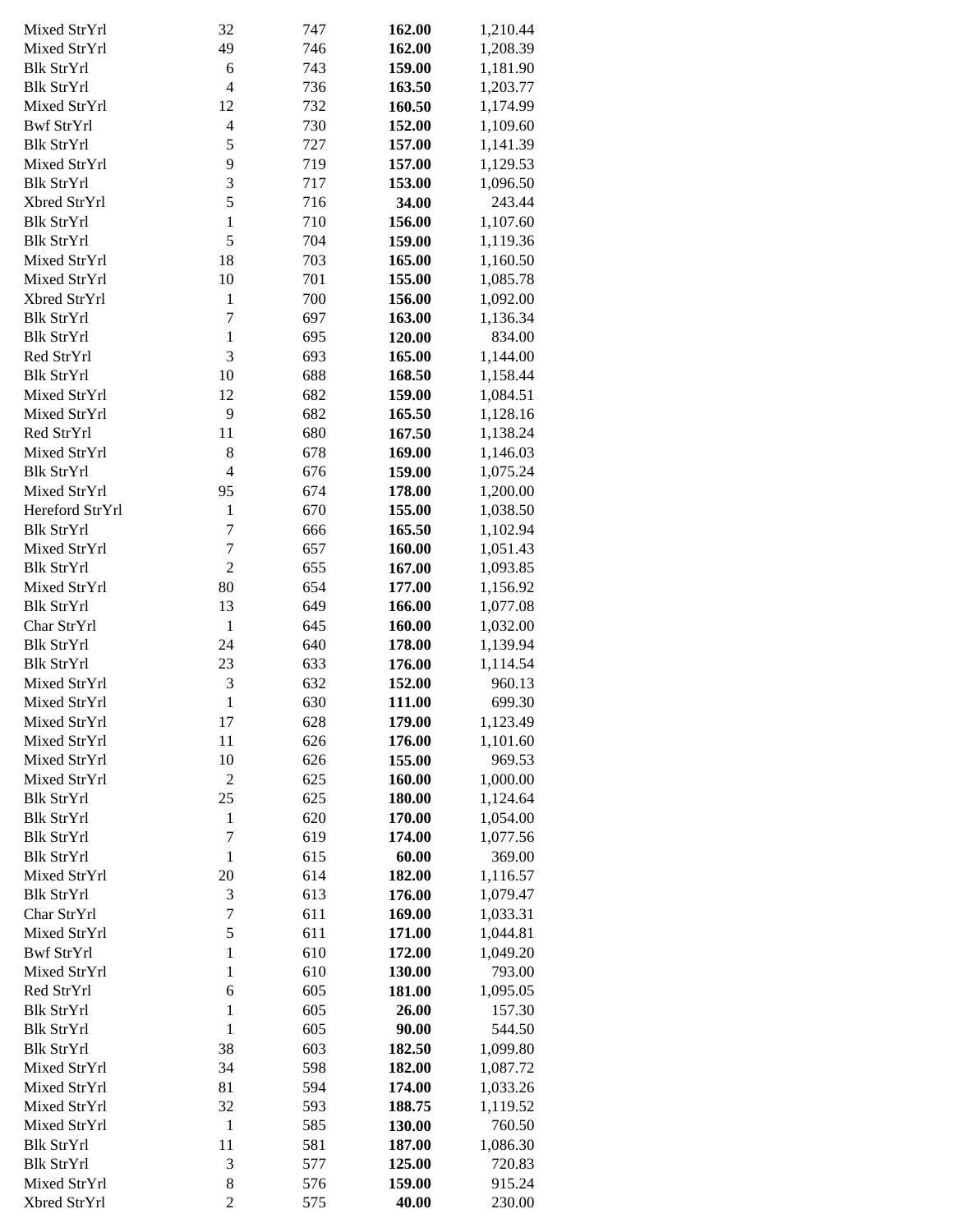| Mixed StrYrl      | 16             | 574 | 189.00 | 1,084.98 |
|-------------------|----------------|-----|--------|----------|
| <b>Blk StrYrl</b> | 19             | 567 | 194.50 | 1,103.02 |
| <b>Blk StrYrl</b> | $\overline{2}$ | 565 | 191.00 | 1,079.15 |
| Mixed StrYrl      | 22             | 560 | 199.50 | 1,117.65 |
| Mixed StrYrl      | 9              | 555 | 204.00 | 1,132.20 |
| <b>Blk StrYrl</b> | 9              | 553 | 204.00 | 1,127.67 |
| Mixed StrYrl      | 6              | 544 | 200.50 | 1,091.05 |
| <b>Blk StrYrl</b> | 3              | 533 | 159.00 | 848.00   |
| <b>Blk StrYrl</b> | 9              | 531 | 203.00 | 1,078.16 |
| <b>Blk StrYrl</b> | $\overline{c}$ | 530 | 147.00 | 779.10   |
| <b>Blk StrYrl</b> | 5              | 520 | 206.00 | 1,071.20 |
| Rwf StrYrl        | 3              | 520 | 203.00 | 1,055.60 |
| Mixed StrYrl      | 16             | 520 | 203.00 | 1,055.60 |
| <b>Blk StrYrl</b> | $\overline{c}$ | 515 | 202.00 | 1,040.30 |
| <b>Blk StrYrl</b> | $\mathbf{1}$   | 505 | 214.00 | 1,080.70 |
| Mixed StrYrl      | 3              | 498 | 209.00 | 1,041.52 |
| Mixed StrYrl      | 6              | 496 | 204.00 | 1,011.50 |
| <b>Blk StrYrl</b> | 5              | 491 | 208.00 | 1,021.28 |
| <b>Blk StrYrl</b> | 20             | 488 | 204.00 | 995.01   |
| <b>Blk StrYrl</b> | $\overline{4}$ | 483 | 207.50 | 1,001.19 |
| Red StrYrl        | $\mathbf{1}$   | 475 | 213.00 | 1,011.75 |
| Mixed StrYrl      | 22             | 465 | 208.00 | 968.15   |
| <b>Blk StrYrl</b> | $\mathbf{1}$   | 460 | 150.00 | 690.00   |
| <b>Blk StrYrl</b> | $\mathbf{1}$   | 460 | 215.00 | 989.00   |
| <b>Blk StrYrl</b> | $\mathbf{1}$   | 460 | 206.00 | 947.60   |
| Mixed StrYrl      | $\overline{7}$ | 456 | 220.50 | 1,006.42 |
| <b>Blk StrYrl</b> | $\overline{4}$ | 453 | 222.50 | 1,006.81 |
| <b>Blk StrYrl</b> | 8              | 451 | 209.00 | 941.81   |
| Xbred StrYrl      | $\mathbf{1}$   | 435 | 130.00 | 565.50   |
| Xbred StrYrl      | $\mathbf{1}$   | 430 | 145.00 | 623.50   |
| <b>Blk StrYrl</b> | $\overline{c}$ | 423 | 225.00 | 950.63   |
| <b>Blk StrYrl</b> | $\mathbf{1}$   | 410 | 141.00 | 578.10   |
| Mixed StrYrl      | 6              | 391 | 220.00 | 859.83   |
| <b>Blk StrYrl</b> | 3              | 387 | 215.00 | 831.33   |
| <b>Blk StrYrl</b> | $\mathbf{1}$   | 315 | 182.00 | 573.30   |